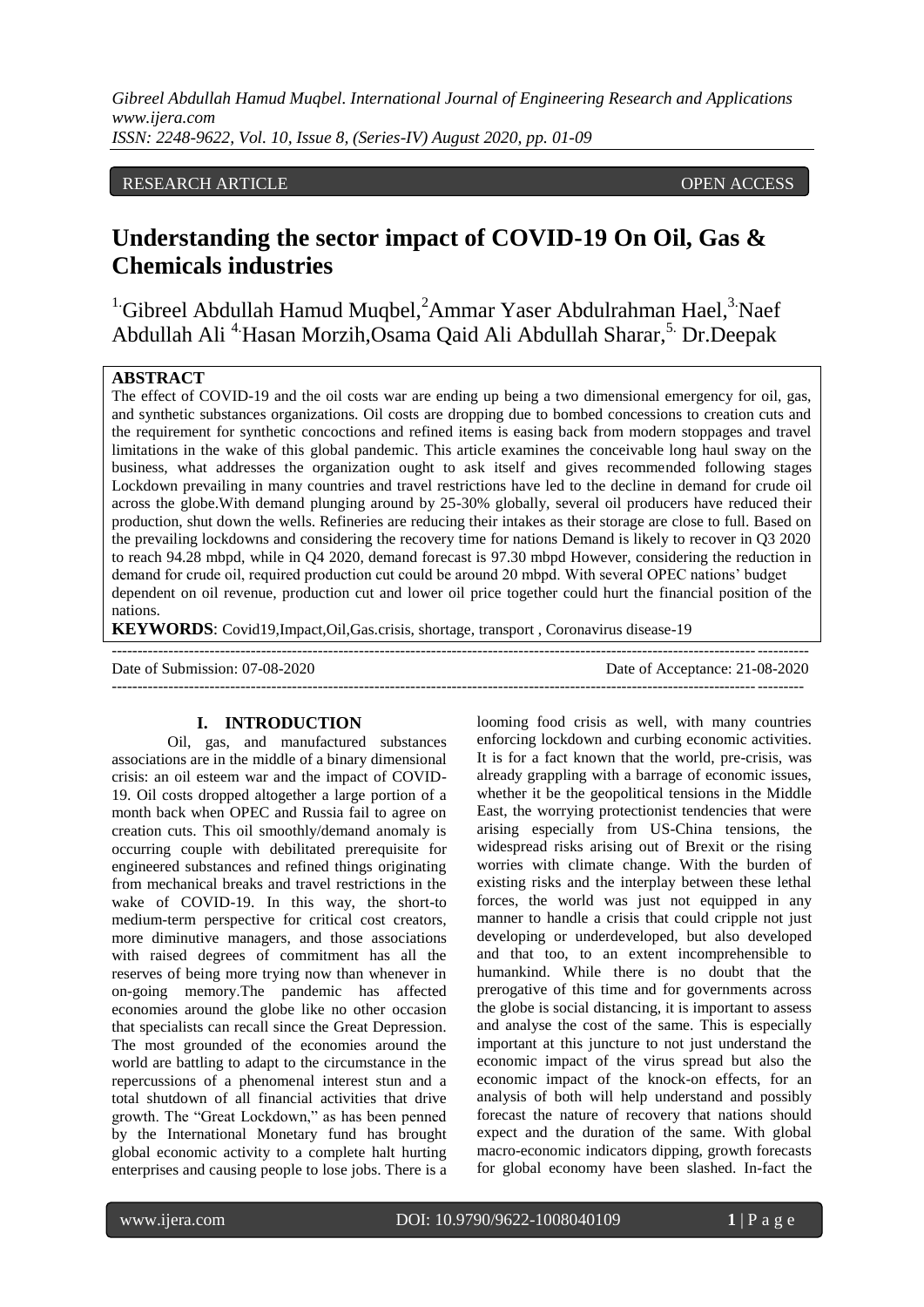IMF expects the global economy to shrink by 3 per cent this year.

## **1- Oil and gas logos Analysis**

2020 Oil, Gas, and Chemical Industry Outlook:midyear update Exploring oil and gas and concoction part slants and the effect of COVID-19 What are the possibilities for the oil and gas industry and synthetic industry in 2020 now that COVID-19 has upset the sectors? Our midyear 2020 oil and gas and chemical industry outlooks provide actionable insights to help organizations recover and thrive in the short- and long-term from the impact of COVID-19IFRS in Focus — Accounting contemplations identified with the Coronavirus 2019 Disease As the pandemic increments in both greatness and term, elements are encountering conditions regularly connected with an overall financial downturn. This incorporates, yet isn't constrained to, monetary market instability and disintegration, decaying credit liquidity concerns, further increments in government mediation, expanding joblessness, wide decreases in purchaser optional spending, expanding stock levels, decreases underway in light of diminished interest, cutbacks and leaves of absence, and other rebuilding exercises. The continuation of these conditions could bring about a significantly more extensive monetary downturn which could have a drawn out negative effect on an element's budgetary outcomes. This IFRS in Focus talks about certain key IFRS bookkeeping contemplations identified with conditions that may result from the COVID-19 pandemic. This IFRS in Focus talks about certain key IFRS bookkeeping contemplations identified with conditions that may result from the COVID-19 pandemic. (For fiscal summaries arranged under IFRS/ISA Entities should evaluate whether the effect of COVID-19 has conceivably prompted the impedance of favorable circumstances that are made sure about by IAS 36 'Handicap of Assets'. The budgetary introduction of a component including evaluations of future salaries and benefit, may be basically impacted by the quick or indirect impacts of later and advancing events relating to the and how to eradicate or square them Midyear standpoints: Understanding new oil and gas and compound industry patterns From declining fuel. Utilization and vitality request to gracefully chain difficulties, COVID-19 has upset an effectively serious oil, gas, and synthetic compounds scene. In what capacity can oil , gas, and concoction associations effectively explore and address these effects on stay strong and keep up development for the rest of 2020 Our midyear 2020 oil and gas and compound industry viewpoints investigate part inclines that can assist you with getting ready for short-and long haul changes inside the business and encourage business recuperation in the rest of the months of the year

Walking the tightrope watchfulness required to continue pushing ahead in 2020 As we, by and by, move starting with one year then onto the next, how would we evaluate the oil and gas and substance areas' presentation in 2019 and its possibilities for 2020? As usual, there are headwinds and tailwinds, dangers and openings vulnerabilities and predictable patterns, yet in this report we mean to assess the primary components to look for in 2020 over the various oil, gas, and substance industry. Over the previous decade, we have seen the statures of bullish hopefulness and apparently boundless speculation during the long periods of the \$100 per barrel world, from2011 to mid-2014, and the lows of the value crash and broadened oil downturn, from mid-2014 to 2017. Neither one of the extremes appears likely to work out for an impending return as the business has taken in important exercises from the two scenes, yet vulnerabilities are unmistakably still a test to execution and venture As we assess the most conspicuous patterns and issues for the oil and gas and synthetic areas in this viewpoint, chiefs in these organizations appear to be acutely mindful of more extensive macroeconomic and business natural dangers, which appear to pick up quality. Among these are : Weakening monetary development, in the United States as well as in Europe and China Ongoing, maybe strengthening, exchange strains, which can make vulnerability, hose development, and lead to changes in since a long time ago settled flexibly chains; and the numerous political dangers, obviously, including the US political race cycle, the result of the Brexit procedure in Europe, and pressures in the Middle East between various states and non-state entertainers with various destinations. Also, while navigating the precarious situation over these moving sands in 2020, essential changes in the drawn out business condition could turn out to be more remarkable. Thus, regard for the coming troublesome powers related with this present century's vitality progress and manageability goals is progressively vital close by everyday situating

## **2-Problems of covid19: Will the oil industry survive COVID-19 effects?**

One of the key parts of worldwide economy is the oil business, all the more explicitly oil. The presence of Corona infection in December 2019 in China and continuous expansionof the plague radically cut down interest and cost of the raw petroleum. On 31 December 2019 - on the date of uncovering of COVID-19 - WTI oil future wastrading at US \$61.06 and esteem dropped to \$23.36 on 23 March 2020. In excess of 61 percent fall in the expense of WTI grungy conveys something explicit of de oil expenses to average \$43/b and \$28/b [1] in 2020. Because of the value war between Saudi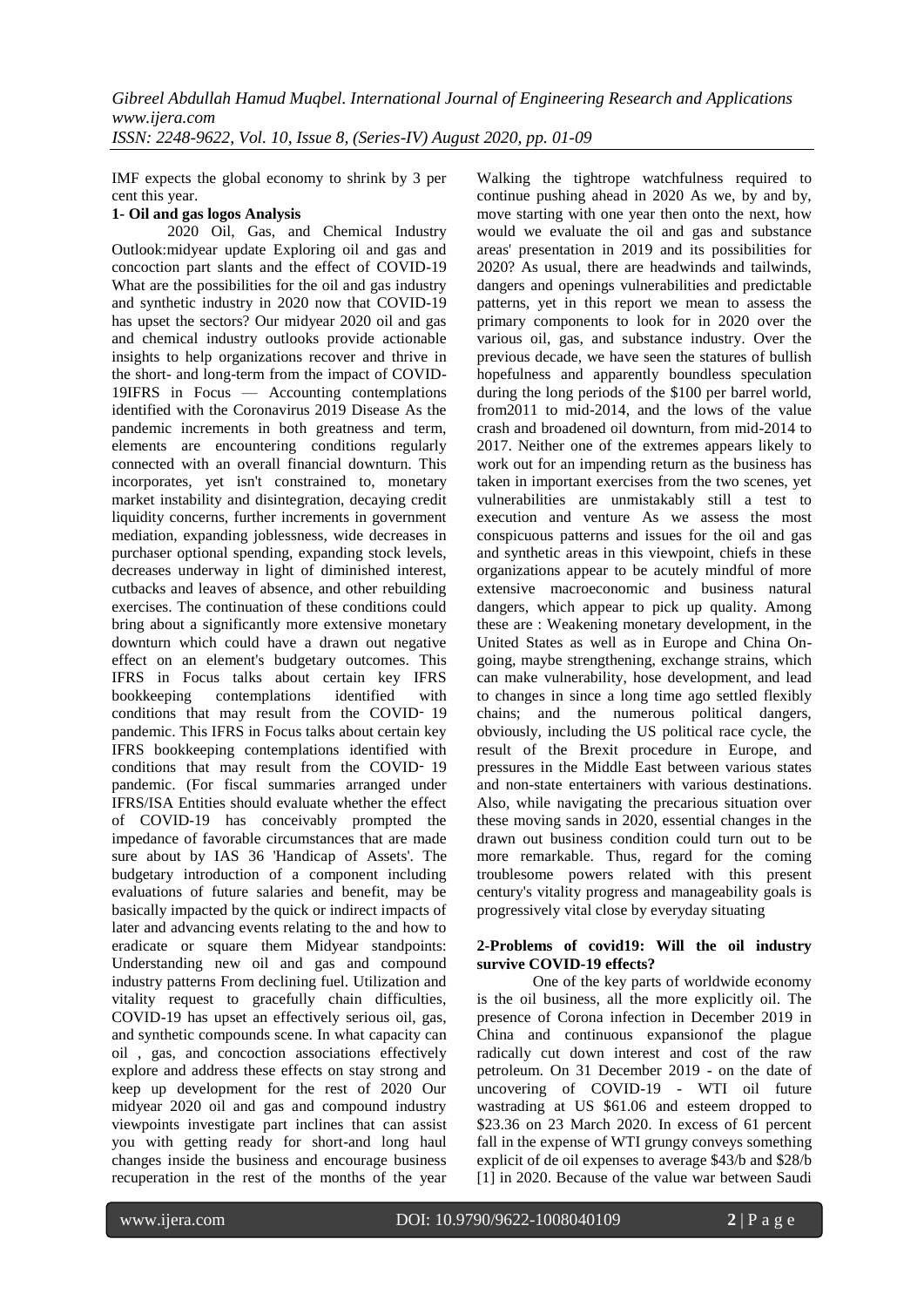Arabia and Russia clubbed with Coronaeffect investigators have just begun adjusting their own gauges Leading venture banks Barclays, Morgan Stanley and Goldman Sach modified conjecture of Brent rough to \$31/b, \$30/b, and \$20/b, individually. Likewise, Barclays recalibrated WTI cost to \$28/bWorldwide level travel bans alongside establishing of universal flights prompts substantial decrease in utilization of flying turbine fuel (ATF) over the globe.COVID-19's spread across 175 nations implies the infection will undoubtedly influence worldwide travel for a more drawn out timeframe. Whole European Union, have toseveral well known traveler goals is under serious COVID-19 assault. Beyond a shadow of a doubt, COVID-19 will lastingly affect worldwide travel; therefore,decline inconsumption of ATF at worldwide level will proceed for a more drawn out period than foreseen.A few countries experiencing dangerous COVID-19 followed a fractional or complete lockdown system to manage Corona. Media revealed that on 25March 2020, China lifted total lockdown in Hubei territory and around the same time India implemented total lockdown.Lockdown is in power in Italy, Germany, India, UK, South Africa, Morocco, and Spain. Crown driven lockdowns call for individuals to "remain at home" and avoidunnecessary voyages. Basically,

crown confines all types of versatility along these lines oil utilization by the vehicle segment will undoubtedly fall pointedly. Further, curtailedindustrial and business exercises will have diminished utilization of fuel.In India, all types of open vehicle through rail, street and air have been suspended till 14 April 2020. Interest for petroleum derivatives with the exception of LPG and domesticnatural gas is on the free fall. Ensuing to the turn of events, the purifiers are compelled to chop down their throughput to a degree of 25-30 percent immediatel.It is normal that worldwide oil request may recoil by 15-20 million barrels for day ) because of Corona impact remembering broad lockdown for oil consumingeconomies. The main oil expending countries including the USA are battling to adapt to crown spread. Oil request in the USA may boil down to 12.5 mbpd, awhopping decrease of 8 mbpd [2] approximately 8 percent of worldwide oil utilization in 2019; which could be sufficiently adequate to meet consolidated oil necessities ofMexico, Indonesia, UK, France, and Thailand.Twenty two economies which devour 78 percent oil (fig.1) are under the ambit of COVID-19. Indeed, even propelled economies like United States, Germany, Spain, andItaly are yet figure out how to defeat COVID-19 impact.

|                   |                         |      |                                                      |           |        | COVID19 (As on 27 March 2020),1720, IST |                         |        |
|-------------------|-------------------------|------|------------------------------------------------------|-----------|--------|-----------------------------------------|-------------------------|--------|
|                   |                         |      | Oil                                                  | Share (%) |        |                                         |                         |        |
|                   | Current GDP             |      | Population Consumption                               | total oil | Number |                                         | Share(%) of Share(%) of |        |
| Country           | (Billion USD) (million) |      | (mbpd) in 2018 consumed Infections Deaths Infections |           |        |                                         |                         | Deaths |
| 1 United States   | 20544                   | 340  | 20.46                                                | 20.49     | 85996  | 1300                                    | 15.84                   | 5.34   |
| 2 China           | 13608                   | 1400 | 13.52                                                | 13.55     | 81894  | 3296                                    | 15.09                   | 13.53  |
| 3 India           | 2719                    | 1353 | 5.16                                                 | 5.16      | 775    | 20                                      | 0.14                    | 0.08   |
| 4 Japan           | 4971                    | 127  | 3.85                                                 | 3.86      | 1387   | 47                                      | 0.26                    | 0.19   |
| 5 Saudi Arabia    | 787                     | 34   | 3.72                                                 | 3.73      | 1012   | 3                                       | 0.19                    | 0.01   |
| 6 Russia          | 1658                    | 144  | 3.23                                                 | 3.23      | 1036   | 3                                       | 0.19                    | 0.01   |
| 7 Brazil          | 1869                    | 209  | 3.08                                                 | 3.09      | 2985   | 77                                      | 0.55                    | 0.32   |
| 8 South Korea     | 1619                    | 51   | 2.79                                                 | 2.80      | 9332   | 139                                     | 1.72                    | 0.57   |
| 9 Canada          | 1713                    | 37   | 2.45                                                 | 2.45      | 4046   | 40                                      | 0.75                    | 0.16   |
| 10 Germany        | 3948                    | 83   | 2.32                                                 | 2.32      | 47278  | 281                                     | 8.71                    | 1.15   |
| 11 Iran           | 600                     | 82   | 1.88                                                 | 1.88      | 32332  | 2378                                    | 5.96                    | 9.76   |
| 12 Mexico         | 1221                    | 126  | 1.81                                                 | 1.81      | 585    | 8                                       | 0.11                    | 0.03   |
| 13 Indonesia      | 1042                    | 260  | 1.79                                                 | 1.79      | 1046   | 87                                      | 0.19                    | 0.36   |
| 14 UK             | 2855                    | 66   | 1.62                                                 | 1.62      | 11816  | 580                                     | 2.18                    | 2.38   |
| 15 France         | 2778                    | 67   | 1.61                                                 | 1.61      | 29581  | 1698                                    | 5.45                    | 6.97   |
| 16 Thailand       | 505                     | 69   | 1.48                                                 | 1.48      | 1136   | 5                                       | 0.21                    | 0.02   |
| 17 Singapore      | 364                     | 6    | 1.45                                                 | 1.45      | 683    | 2                                       | 0.13                    | 0.01   |
| 18 Spain          | 1419                    | 47   | 1.34                                                 | 1.34      | 57786  | 4365                                    | 10.65                   | 17.92  |
| 19 Italy          | 2084                    | 61   | 1.25                                                 | 1.25      | 80589  | 8215                                    | 14.85                   | 33.72  |
| 20 Australia      | 455                     | 9    | 1.09                                                 | 1.10      | 3143   | 13                                      | 0.58                    | 0.05   |
| 21 Taiwan         | 589                     | 23   | 1.07                                                 | 1.08      | 267    | 2                                       | 0.05                    | 0.01   |
| 22 Turkey         | 771                     | 82   | 1.00                                                 | 1.00      | 3629   | 75                                      | 0.67                    | 0.31   |
| Total             | 68119                   | 4676 | 77.97                                                | 78.09     | 458334 | 22634                                   | 84.44                   | 92.91  |
| Rest of the World | 17800                   | 3124 | 21.87                                                | 21.91     | 84444  | 1727                                    | 15.56                   | 7.09   |
| Grand Total       | 85919                   | 7800 | 99.84                                                | 100.00    | 542778 | 24361                                   | 100.00                  | 100.00 |

**Figure:**<br>Figure 1: COVID-19 in Leading Oil Consuming Countries

Source: Prepared by the author from various published sources like World Bank and Joh Hopkin University.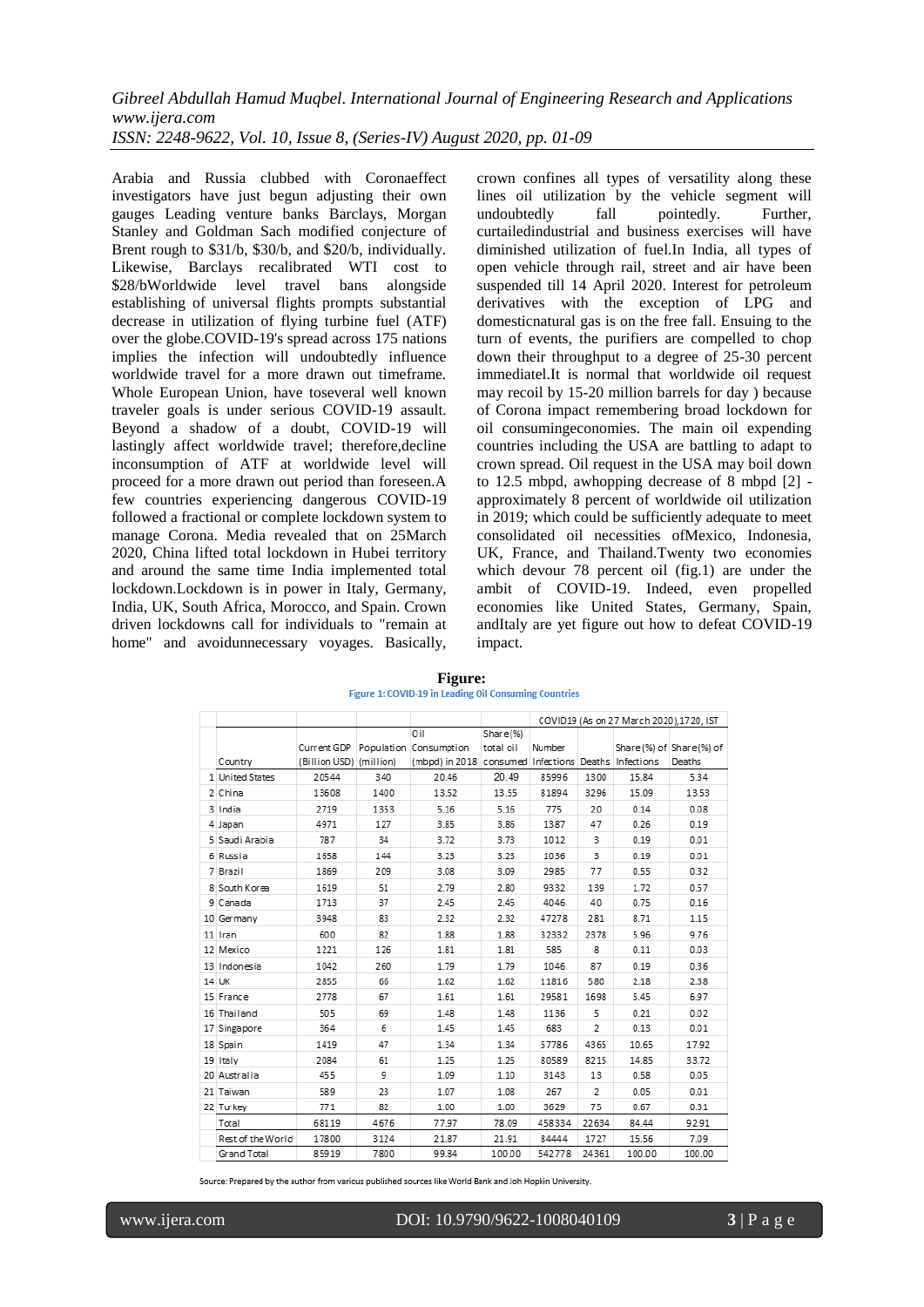The United States America-the biggest economy on the planet and the greatest buyer of oil winds up at the head of the table of most COVID-19 infected patients. China, the 2 nd biggest oil purchaser is by all accounts on the way of recuperation. Extraordinary and quick spread of COVID-19 constrained driving European oil customers likeGermany, Spain, Italy and UK to go for lockdown. It is seen that 84 percent of the COVID diseases and 94 percent of human causalities through COVID-19happen to be in top 22 oil expending countries. With joined GDP of \$68 trillion these 22 nations contribute 79 percent of the worldwide GDP. This implies restrictedeconomic exercises in these nations will unquestionably prompt financial lull followed by serious worldwide downturn.

COVID-19 has just affected the cost and exchange of raw petroleum. Consolidated impact of value war and COVID-19 brought about Brent unrefined value arriving at 17 years low. Afew experts are anticipating that unrefined cost should fall underneath \$ 10/barrel. A cynical examiner predicts for "negative unrefined value" 3 , which implies the makers will paythe purchaser to lift stock from the well-head. On the off chance that the "negative cost" hypothesis turns into a worldwide reality then the bringing in countries like India and China couldrecover from the COVID-19 impact sooner than the others. Then again, a portion of the oil sending out countries will fail sooner than later. To my brain both the speculations will see trouble as a component of the real world.Falling rough cost has just made enough misery among the financial specialists in upstream area. The oil field specialist organization Schlumberger as of late announcedcutting 30 percent capital use essentially because of forceful cost cutting at the customer end.The organization intends to book capital spending of about \$1915 million of every 2020 contrasted with \$2736 million out of 2019. In 2019, Schlumberger booked \$1724 million,\$781 million, and \$231 million against capital consumptions, APS ventures, and multi-customer seismic information promoted separately. The organization produced freecash stream of \$2695 , out of which about \$2195 million created outside the USA.The worldwide oil industry previously entered a tempestuous stage. Oil industry would require satisfactory help from individual governments in their nation of activity ororigin for endurance. In the short-run the oil organizations can utilize their money stores to cruise through the budgetary choppiness. In any case, over the long haul dangerous and capital escalated upstream area would genuinely battle to stay productive. Oil bringing in countries may appreciate low oil cost though the trading countries will haveto discover their approach to produce income from elective system. COVID-19 will truly push oil industry to the Intensive Care Unit, where need ofventilators will hurt the business seriously. During COVID-19 and past, approach creators must deal with oil industry as endurance of oil industry holds key to revivalof economies

## **2.1-maintenance issues**

Coronavirus creates repair headache for oil and gas industry

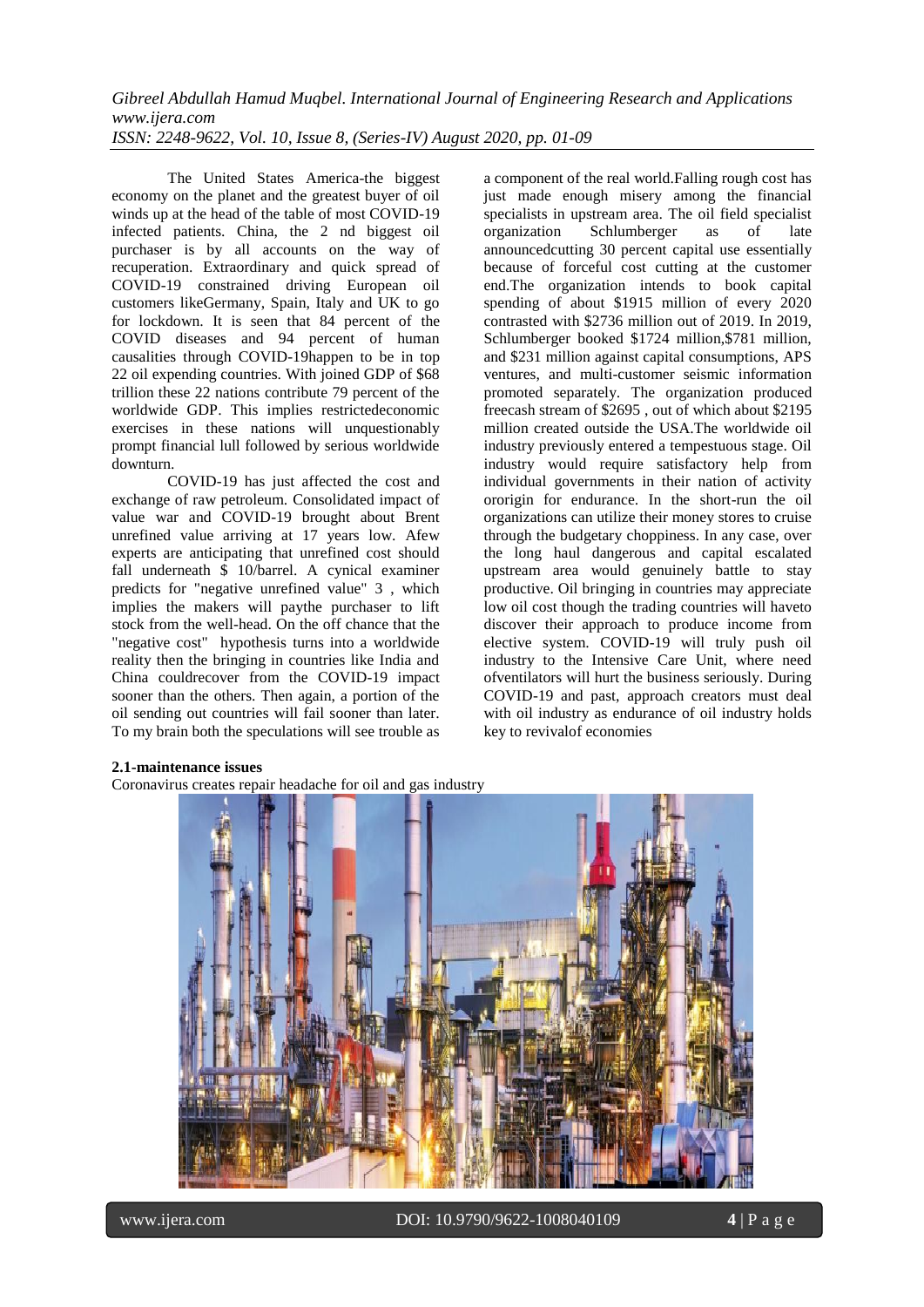## **Natural Gas & LNG**

The quickly developing COVID-19 pandemic presents significant difficulties for the worldwide petroleum gas industry, as it accomplishes for the vitality framework all in all and the economy on the loose. Before COVID-19, the gas business was experiencing the middle of following groundbreaking changes:

**Market** change portrayed by momentary oversupply, low costs, and record-level interest in future flexibly

**Structural Transformation** whereby the business edged away from inflexible, long haul contacts and costs recorded to oil toward a framework where costs reflect continuous basics, moving towards gas-on-gas estimating or crossover valuing framework

**Geopolitical transformation** n formed by the ascent of four huge players—the United States, Russia, Qatar and Australia (on Supply Side) and Japan and China (on Demand side) — whose methodology inclinations were because of play an unbalanced effect on the worldwide gas advertise

MOSCOW/LAGOS/LONDON: The coronavirus pandemic has upset support at oil and gas ventures and processing plants from Russia's Far East to the shore of Canada, hiding away issues for an industry previously reeling from drooping costs, investigators express Lockdowns to stop the spread of COVID-19, this season's cold virus like contamination brought about by the infection, have growled the flexibly of extra parts and have kept upkeep laborers from carrying out their responsibility.Customary fixes are expected to keep wells siphoning, pipelines and treatment facilities working and ships moving. Without upkeep, the danger of glitches or impromptu blackouts increments and postpones hazard driving up the expense of work later - somewhat in light of the fact that there will be a hurry to do support when lockdowns ease, and halfway on the grounds that plants have lost the ideal planning and climate for work during the northern side of the equator spring.At the point when the infection and the isolate measures have been facilitated and it is protected to return to work, it doesn't mean a similar work should be possible with a similar force in light of the fact that the climate windows could be missed and that can push support even to the following year," said Matthew Fitzsimmons, Vice President of the Oilfield Service group at research firm Rystad.A ton of administration organizations are not getting the incomes they had in any case expected in 2020. That will hugy affect the wellbeing of the administration business," said Fitzsimmons.

Oil and gas organizations associated with investigation and creation spent a normal of \$80 billion every year on support somewhere in the range of 2015 and 2019, as indicated by Rystad.The business ordinarily exploits times of moderate interest to accomplish fix work however with oil costs about split since the beginning of the year, this is no normal trough. Organizations, a large number of them blundered with high obligations, are cutting everything except the most basic work.A few units were closed down for upkeep yet the work never began by Amanda Fairfax, downstream oil showcase examiner at Genscape, a firm that screens processing plants exercises with cameras."They don't need either to put the capital consumption into the upkeep undertaking or they would prefer not to have the same number of provisional laborers on locales as the extra deluge of workforce would bargain individuals who need to stay at the processing plant as fundamental faculty," "There was a significant migraine with parts made in China. After the coronavirus flare-up there, the provider revealed to us it couldn't convey our request. There are endeavors to supplant it, yet the time has been lost," an industry source told Reuters.Sakhalin Energy disclosed to Reuters that the organization works as per a drawn out support plan, which is as a rule continually re-examined.All works will be done as per modern plans, security directions and isolate measures required by the state specialists," the organization's delegate said in an email.Its neighbor, Sakhalin-1 task, worked by ExxonMobil , likewise said recently that it was changing the timetable and extent of work at the plant.To guarantee the security of our staff ... we are concentrating on those exercises, which can be executed securely in the current COVID-19 circumstance and are basic for our proceeded with monetary and operational strength," ExxonMobil said.Reuters has recognized about twelve organizations whose support and improvement plans have been influenced by lockdowns.

#### **THE ITALIAN CONNECTION**

The lockdown in Italy, which has endured one of the most noticeably terrible infection flareups all inclusive, has resonated over the vitality part on the grounds that the nation is a main valve maker An industry source in Milan revealed to Reuters that up to this point under 10 percent of Italian pr Italy facilitated its coronavirus lockdown right on time in May, giving processing plants the green light to restart creation lines. One vitality organization in Nigeria said it was planning to get valves from its Italian provider soon as they had been preferred choice when the shutdown started, the source said. Be that as it may, others are less hopeful. A support

# **A MAJOR HEADACHE**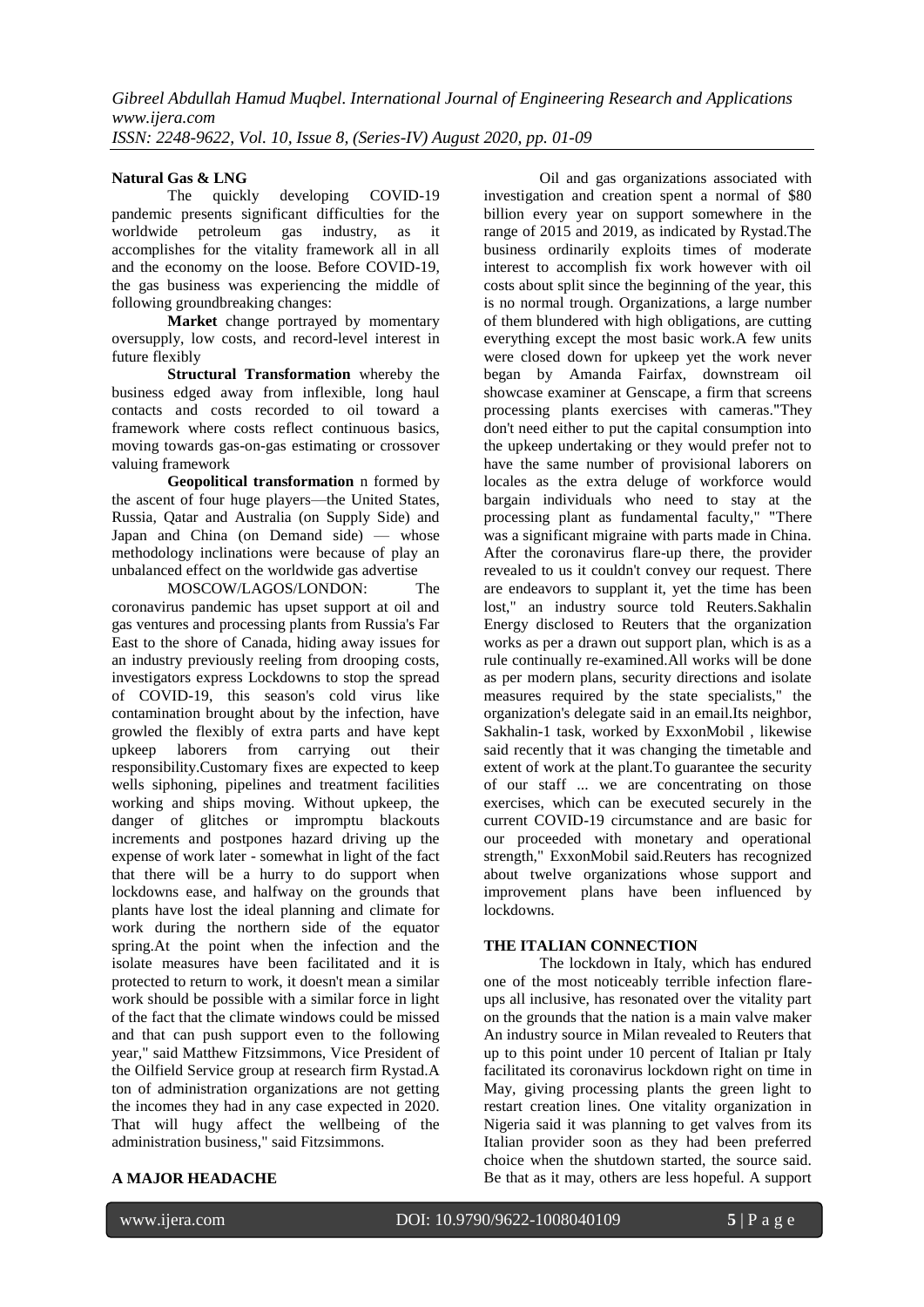and improvement activity at an inland field in Nigeria was postponed for quite a long time as the nearby oil firm couldn't get hardware on schedule, an organization source told Reuters. Oil organizations across Nigeria have additionally battled to move laborers to where they are required because of lockdowns that differ by state, and guidelines from the oil controller constraining the quantity of laborers at any oil site is likewise convoluting tasks. Waterways state, home to the oil center of Port Harcourt, is under a lockdown so exacting that the lead representative captured 22 oil laborers who arrived there, in spite of government grants permitting them to travel. The Rivers development limitations have likewise caught pipes and other required materials that are required at oil fields outside the state, industry sources told Reuters. oducers stayed dynamic, battling to gracefully even vital valves to abroad customers

## **Note on Credit risk & Rating downgrades**

A couple of associations whose game plans or asset bases are starting at now indisputable can thrive in the accompanying common. Regardless, for most associations, a modification in procedure, and possibly strategy, is an objective The unexpected stop in business exercises as nations entered lockdowns around the globe to stop the spread of crown infection has guided a huge number of organizations to close down their activities or work at fractional limit. Investigators have chopped down the income gauge of organizations across parts in the scope of 10% – 40%. The focal point of most organizations is presently on securing workers, understanding the dangers to their business, and dealing with the gracefully chain disturbances brought about by the endeavors to contain the spread of COVID-19. Organizations that are at present battling for gainfulness—those with low money saves or shaky incomes—are especially helpless. In any case, even organizations that give off an impression of being fit as a fiddle may not be invulnerable, contingent upon how the circumstance advances, and how long it takes for request and gracefully affixes to come back to typical. Organizations in segments, for example, the travel industry, Oil and Gas, accommodation, diversion and air transportation have been especially hard-hit in the present moment because of sharp interest cuts in these parts.

#### **Support for Upstream sector for economic revival due to emergency caused by COVID 19**

The on-going overall wellbeing crisis brought about by the COVID-19 pandemic has achieved a progression of unanticipated difficulties for us as a nation. The extraordinary interruption of this scale has influenced each part and industry over the globe and has truly influenced the tasks of the oil and gas organizations in India taking into account strategic requirements and the sharp value drop. The upstream area is of fundamental significance to the country and the Oil and Gas organizations working in this division are in desperate need of an upgrade bundle through decrease in weight of duties like Royalty and Cess and there is a dire need to support the assessment structure by annulling OID cess and lessening the Royalty rates. The oil investigation action is of vital significance and in accordance with Hon'ble Prime Minister's vision the import reliance is to be decreased. At the current cost of Brent unrefined petroleum of \$20-\$25/bbl, the Oil and Gas organizations are making working misfortunes, making their activities impractical. The Industry will be under intense trouble regardless of whether Brent comes to \$40/bbl as the working expenses and legal tolls leave nothing in the possession of the organizations and, indeed, they will in any case bring about a negative income

## **Gaining from others**

It is educational to search for inspiration from various endeavors that practiced division wide change, and how the pioneers inside these ventures created as worth producers. The rehashing topic in these models is a gigantic reallocation of capital taught by a significant understanding of market examples and future worth pools, the estimation of focused scale, and a status to for the most part challenge and change existing working models and explanation behind competition. Steel experienced both declining demand and relinquished assets in light of overall developments mainstream, that in a general sense crushed regard. Regardless, several players used different methods to guarantee regard. Mittal Steel fabricated a model around picking up assets with fundamental piece of elbowroom, (for instance, those in secured markets, and some that allowed backward joining into advantaged rough material effortlessly) and a short time later decreasing costs and improving exercises. Additionally, it began basic industry cementing. Nucor combined industry-driving operational limits with a first-mover status in electric-bend warmer development. Others focused on scale and advancement in beneficial claims to fame like steady channel. In vehicle manufacturing, stood up to with rising Asian competition, US and European associations expected to change. Fiat Chrysler Automobiles powerfully remade its strategy and culture by looking for after remarkable mergers (Chrysler first, PSA Group as of late) to get scale in, or access to, supported market sections, and to add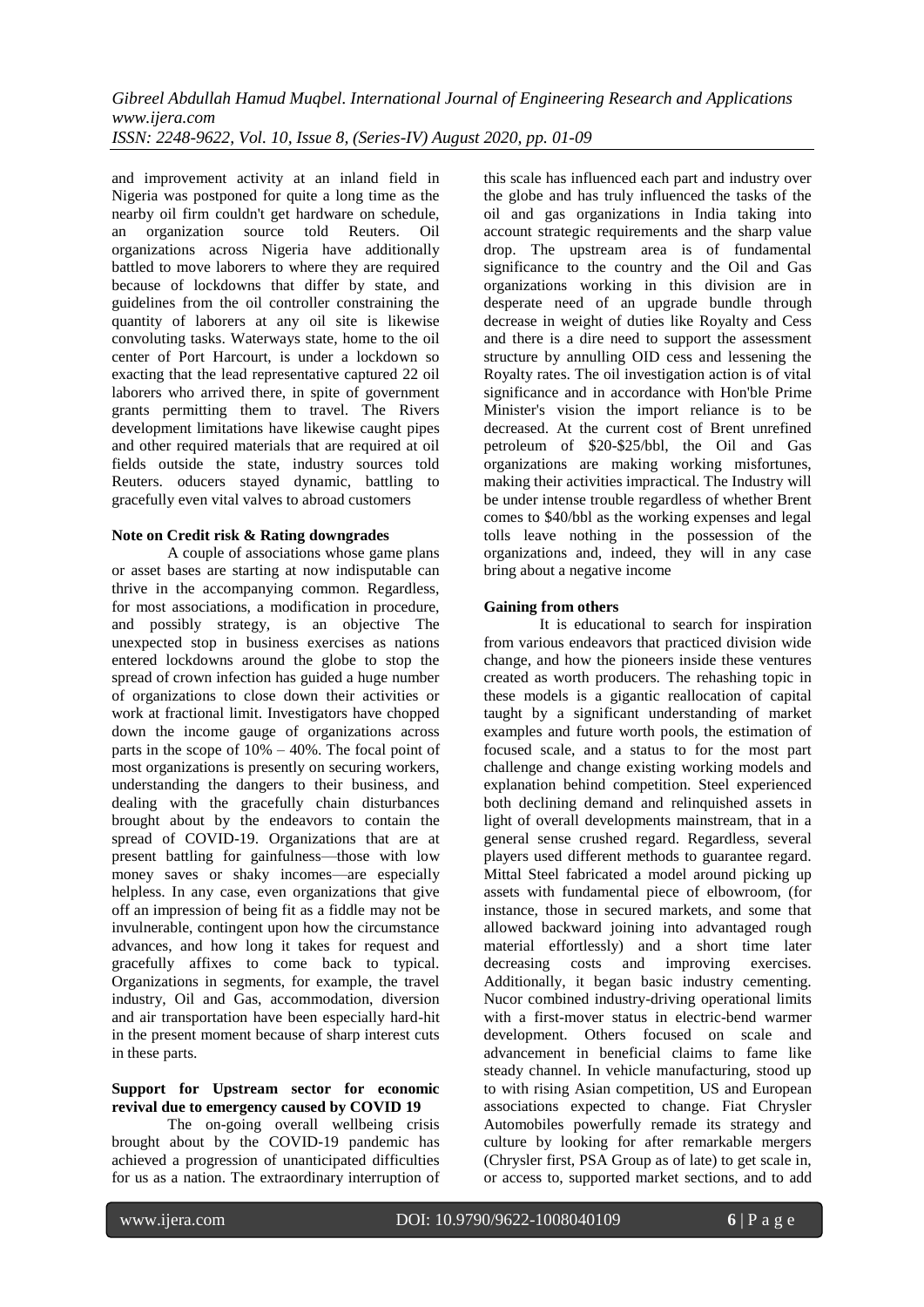overall brands to its portfolio. It thus drove stage sharing across models and composed deftly chain associates into its natural framework.

# **4-After COVID 19 Implications for the industry**

All associations are appropriately acting to make sure about delegates' prosperity and prosperity, and to secure cash, explicitly by cutting or surrendering discretionary capital and working uses and, a great part of the time, dispersals to financial specialists. These exercises won't be adequate for fiscally broadened players. We are most likely going to see an open entryway for a critical reset in various bits of the business. Upstream. An extensive modifying of a couple of upstream dishes will presumably occur, bolstered by the open entryway made by money related record weaknesses, particularly in US inland and other critical cost create bowls. We could see the US inland industry, which starting at now has more than 100 sizable associations, join basically, with only huge at-scale associations and smaller, extremely coordinated, and inventive players persevering. Wide based cementing could be driven by "bowl specialists" to drive down unit costs by abusing helpful energies. In the shale fix alone, we check that economies of capacity and scale, joined with better methodologies for working, could moreover diminish costs by up to \$10/bbl, cutting down shale's breakeven point and improving effortlessly quality. Downstream. Closing handling plants and various assets with noteworthy costs or vulnerable closeness to creating non-OECD markets would have been indispensable regardless, when oil demand begins a typical abatement. In any case, as we discovered during the 1980s and 1990s, governments may mediate to prop up inefficient assets, which will put additional load on advantaged assets elsewhere in the overall refining natural framework. Association, another surge of capability attempts, and the troublesome work expected to wring out every single penny of noteworthy worth from upgrading treatment offices and their effortlessly chains is the sensible business response. In the medium term, the estimation of retail frameworks (and access to end customers) could increase. Midstream. All around discovered midstream assets maintained by contracts with monetarily solid counterparties have exhibited a productive game plan. Midstream may well continue being a value making section of the oil and gas regard chain, regardless, as solicitation tops during the 2030s—there is most likely going to be diving weight on rates driven by pipe-on-pipe contention. Petrochemicals. Petrochemicals has been and could continue being a magnificent spot in the portfolio for driving players. Shown enthusiasm for advantaged assets, (for instance, at-scale fused refining/petrochemical foundations) that feature indisputable advances and supported markets ought to enable regard creation. Overall gas and LNG. Gas is the snappiest creating oil subsidiary, with generous intrigue driven by the essentialness change (for example, the movements from coal, and from dispatchable support to inexhaustible). In any case, the hard and fast level of ozone draining substance releases is so far being resolved for some LNG regard chains. We measure that overall gas solicitation will top in the last part of the 2030s as charge of warming and headway of sustainable may crumble long stretch solicitation. This, got together with midterm insecurity, could incite further association and to an industry taking a shot at consistent monetary perspectives.

# **II. CONCLUSION**

The compound business has been seeing the unfriendly impacts of the COVID-19 flare-up. The concoction business assumes a significant job in the creation of innumerable items, for example, plastic, composts, drugs, bundling items, etc. With the spread of coronavirus, numerous creation offices of a few end-client enterprises have been stopped. With this, the interest for synthetic substances utilized in these offices has been declined. For example, the huge butadiene subordinates, for example, poly-butadiene elastic and styrenebutadiene elastic are among the significant segments to create auto tires and other car parts including hoses, belts, and gaskets. With the stop underway offices of a few vehicle makers, a lofty fall in the flexibly of tires in car enterprises has been seen. In this manner, the proceeding with spread of COVID-19 over the globe is probably going to affect the interest for synthetic substances. Notwithstanding, with the episode of this pandemic, an ascent in the interest for bundling materials has been expanded to forestall the pollution of food, medication, individual consideration, and clinical items along these lines making a huge interest for synthetic substances. In light of substance type, the business is fragmented into petrochemicals, fundamental inorganic, polymers, claim to fame synthetics, buyer synthetics, and others. Because of the defeat in unrefined petroleum costs, the market of petrochemical is relied upon to be generally influenced. In light of geology, the worldwide compound industry is ordered into four key districts, including North America, Europe, Asia-Pacific, and Rest of the World. Asia-Pacific is foreseen to be profoundly influenced by the spread of the COVID-19 because of the impact of the pandemic in China, Japan, and India. China is a significant nation as far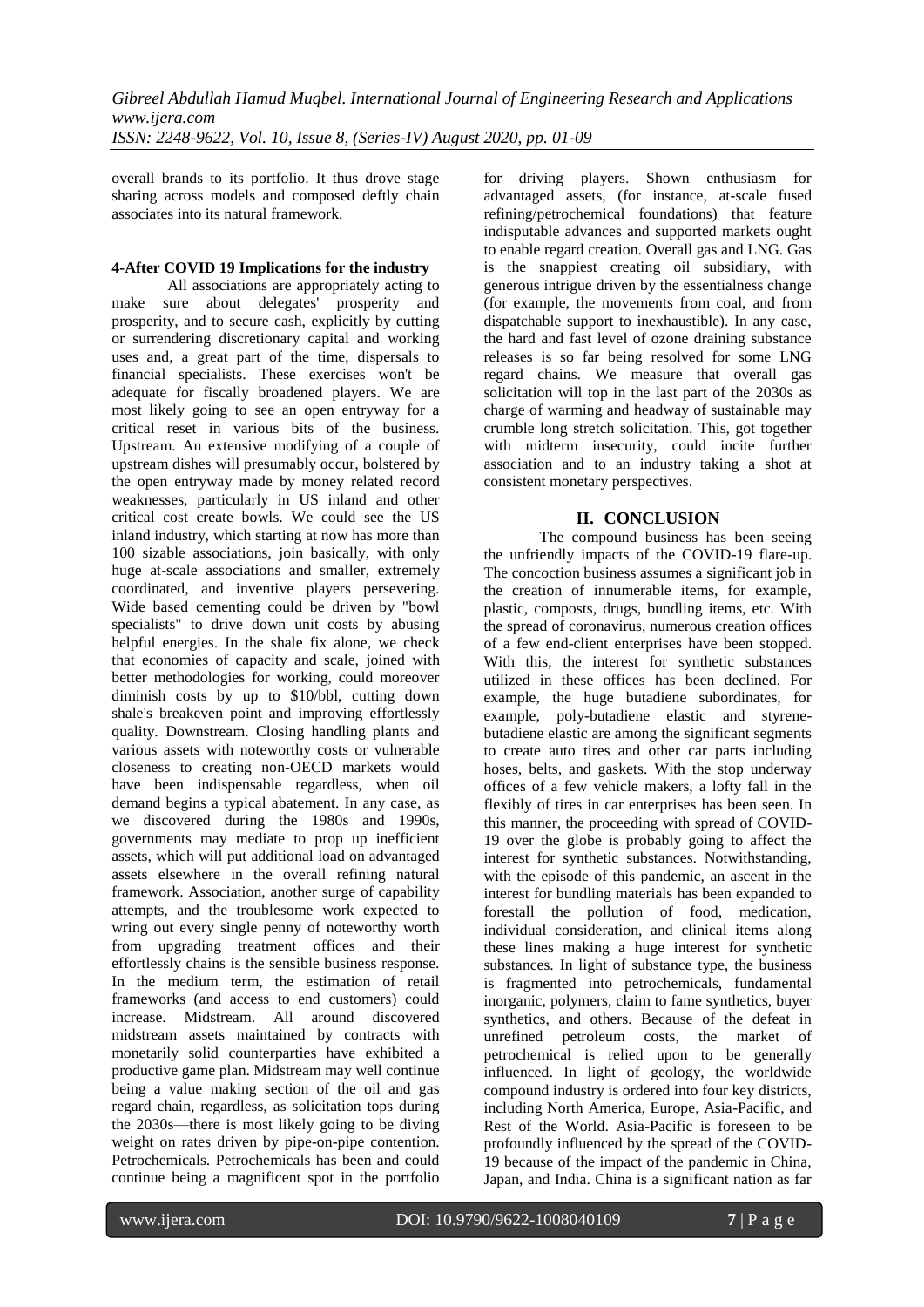as the compound business. According to the CEFIC Chemdata International, in 2018, concoction deals in China stretched around \$1.32 trillion. As indicated by the International Council of Chemical Associations (ICCA), China is the eighth biggest compound bringing in country and the twelfth biggest concoction trading country over the globe. After China, the US is foreseen to get significantly affected by the spread of COVID-19.

#### **REFRENCES:**

- [1]. Zhong NS, Zheng BJ, Li YM, Poon, Xie ZH, Chan KH, *et al*. Epidemiology and cause of severe acute respiratory syndrome (SARS) in Guangdong, People's Republic of China, in February, 2003. Lancet 2003;362:1353-8.
- [2]. Wang N, Shi X, Jiang L, Zhang S, Wang D, Tong P, *et al*. Structure of MERS-CoV spike receptor-binding domain complexed with human receptor DPP4. Cell Res 2013;23:986- 93.
- [3]. Masters PS. The molecular biology of coronaviruses. Adv Virus Res 2006;66:193- 292.
- [4]. Zhou P, Yang XL, Wang XG, Hu B, Zhang L, Zhang W, *et al*. A pneumonia outbreak associated with a new coronavirus of probable bat origin. Nature 2020;579:270-3.
- [5]. Wu F, Zhao S, Yu B, Chen YM, Wang W, Song ZG, *et al*. A new coronavirus associated with human respiratory disease in China. Nature 2020;579:265-9.
- [6]. WHO. Coronavirus Disease 2019 (COVID-19) Situation Report – 99; 2020. Available from: [https://www.who.int/docs/default](https://www.who.int/docs/default-source/coro%20naviruse/situation-reports/20200428-sitr%20ep-99-covid-19.pdf?sfvrsn=119fc381_2)[source/coro naviruse/situation](https://www.who.int/docs/default-source/coro%20naviruse/situation-reports/20200428-sitr%20ep-99-covid-19.pdf?sfvrsn=119fc381_2)[reports/20200428-sitr ep-99-covid-](https://www.who.int/docs/default-source/coro%20naviruse/situation-reports/20200428-sitr%20ep-99-covid-19.pdf?sfvrsn=119fc381_2)[19.pdf?sfvrsn=119fc381\\_2.](https://www.who.int/docs/default-source/coro%20naviruse/situation-reports/20200428-sitr%20ep-99-covid-19.pdf?sfvrsn=119fc381_2) [Last accessed on 2020 Apr 29].
- [7]. Ministry of Health and Family Welfare Government of India. COVID-19 INDIA as on: 29 April 2020, 08:00 GMT+5:30. Available from: [https://www.mohfw.gov.in/.](https://www.mohfw.gov.in/) [Last accessed on 2020 Apr 29].
- [8]. Chen Y, Liu Q, Guo D. Emerging coronaviruses: Genome structure, replication, and pathogenesis. J Med Virol 2020;92:418- 23.
- [9]. Huang C, Wang Y, Li X, Ren L, Zhao J, Hu Y, *et al*. Clinical features of patients infected with 2019 novel coronavirus in Wuhan, China. Lancet 2020;395:497-506.
- [10]. van Doremalen N, Bushmaker T, Morris DH, Holbrook MG, Gamble A, Williamson BN, *et al*. Aerosol and surface stability of SARS-

CoV-2 as compared with SARS-CoV-1. *N* Engl J Med 2020;382:1564-7.

- [11]. Yeo C, Kaushal S, Yeo D. Enteric involvement of coronaviruses: Is faecal–oral transmission of SARS-CoV-2 possible? Lancet Gastroenterol Hepatol 2020;5:335-7.
- [12]. Xu Y, Li X, Zhu B, Liang H, Fang C, Gong Y, *et al*. Characteristics of pediatric SARS-CoV-2 infection and potential evidence for persistent fecal viral shedding. Nat Med 2020;26:502-5.
- [13]. Xiao F, Tang M, Zheng X, Liu Y, Li X, Shan H. Evidence for Gastrointestinal Infection of SARS-CoV-2. Gastroenterology 2020;158:1831-3.e3.
- [14]. Hindson J. COVID-19: Faecal–oral transmission? Nat Rev Gastroenterol Hepatol 2020;104:4-5.
- [15]. Chen Y, Shan K, Qian W. Asians and Other Races Express Similar Levels of and share the Same Genetic Polymorphisms of the SARS-CoV-2 Cell-Entry Receptor Ying. Preprints 2020020258; 2020.
- [16]. Li XC, Zhang J, Zhuo JL. The vasoprotective axes of the renin-angiotensin system: Physiological relevance and therapeutic implications in cardiovascular, hypertensive and kidney diseases. Pharmacol Res 2017;125:21-38.
- [17]. Meng J, Xiao G, Zhang J, He X, Ou M, Bi J, *et al*. Renin-angiotensin system inhibitors improve the clinical outcomes of COVID-19 patients with hypertension. Emerg Microbes Infect 2020;9:757-60.
- [18]. Yang X, Yu Y, Xu J, Shu H, Xia J, Liu H, *et al*. Clinical course and outcomes of critically ill patients with SARS-CoV-2 pneumonia in Wuhan, China: A single-centered, retrospective, observational study. Lancet Respir Med 2020;8:475-81.
- [19]. Wang Y, Wang Y, Chen Y, Qin Q. Unique epidemiological and clinical features of the emerging 2019 novel coronavirus pneumonia (COVID-19) implicate special control measures. J Med Virol 2020;92:568–76. [doi: 10.1002/jmv. 25748].
- [20]. Cascella M, Rajnik M, Cuomo A, Dulebohn SC, Napoli D. Features, Evaluation and Treatment Coronavirus (COVID 19). In: StatPearls. StatPearls Publishing; 2020. Available from: https:// www.ncbi.nlm.nih.gov/books/NBK554776/. [Last accessed on 2020 Apr 20].
- [21]. Xiao SY, Wu Y, Liu H. Evolving status of the 2019 novel coronavirus infection: Proposal of conventional serologic assays for